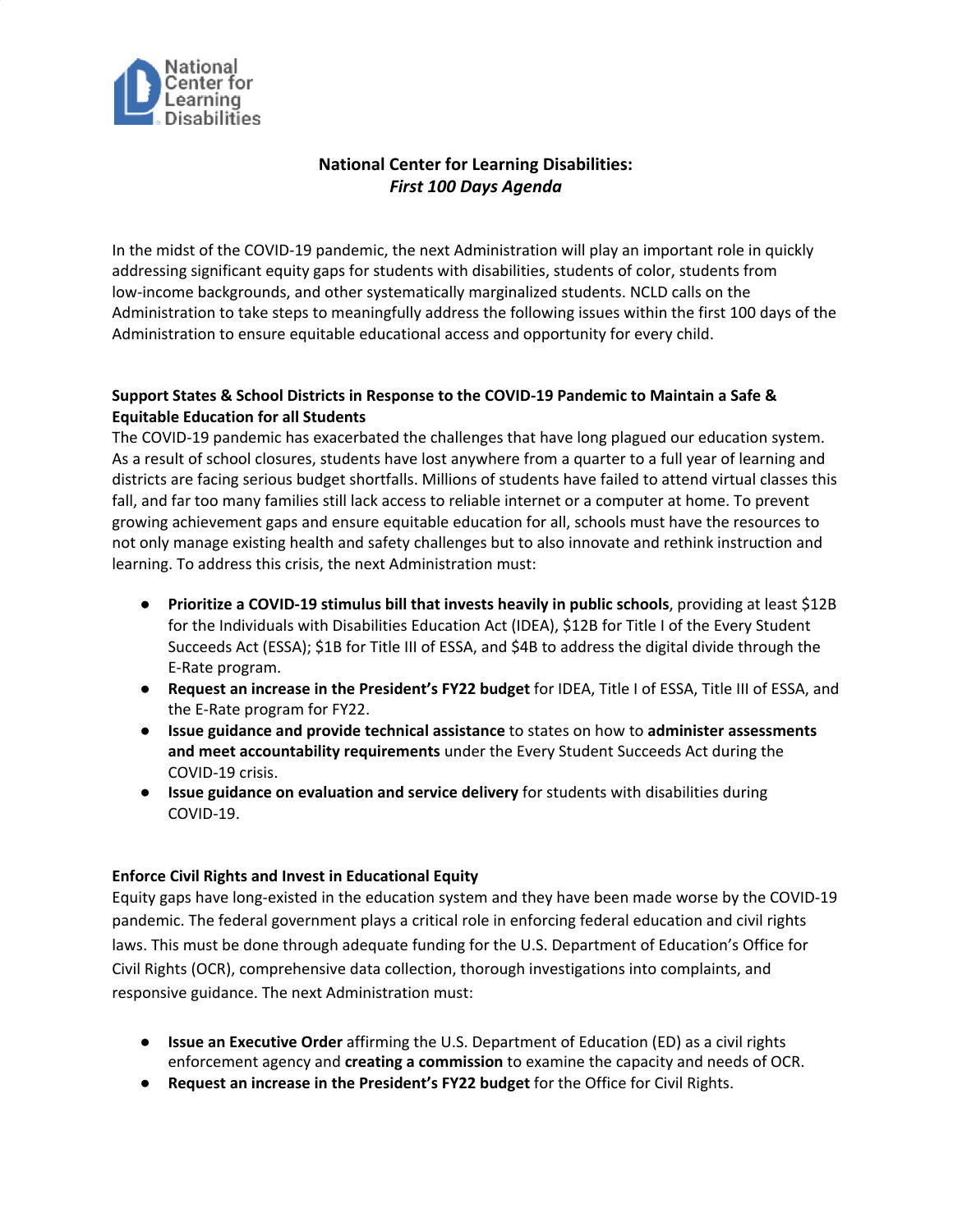- **Direct ED to administer the Civil Rights Data Collection (CRDC)** during the 2020-2021 school year and annually thereafter, expanding the collection of data so it is universal and disaggregated by race/ethnicity (American Community Survey) and by disability category.
- **Request an increase in the President's FY22 budget** for innovative assessment grants and state assessment grants.
- **Issue guidance on and provide technical assistance** on **significant disproportionality** in special education.

### **Prioritize Literacy Rates & Evidence-based Literacy Instruction**

Literacy has become a national crisis in recent years. We have seen only marginal gains in reading scores on the National Assessment of Educational Progress (NAEP), and socioeconomic disparities in literacy are growing: Black and Hispanic students enter high school with average literacy skills three years behind those of white and Asian students, and students from low-income families enter high school with average literacy skills five years behind those of high-income students. For decades, experts have known what it takes to effectively teach reading skills, but school instruction has not caught up. Now that the COVID-19 pandemic has caused additional instructional loss for all students in reading, literacy must become a national focus in every grade. To address this crisis, the next Administration must:

- **Establish a Commission** that builds off of the work of the National Reading Panel and is charged with assessing the **existence and quality of evidence-based literacy instruction** in schools across the nation and developing a plan to get evidence-based literacy instruction in every classroom.
- **Request an increase in the President's FY22 budget** for the Comprehensive Literacy State Development program under ESSA.

#### **Spur Education Research, Development and Innovation**

The current reality of COVID-19 requires new solutions to persistent problems. There is much we don't yet know about how best to instruct diverse learners (including students with disabilities and English Learners) in a virtual environment. With virtual learning becoming a more frequent mode of instruction, additional research is needed to ensure that all learners have access and can benefit from it. At the same time, longstanding research to practice gaps must be eliminated so that research findings can quickly make it to the hands of educators and parents.

- **Request an increase in the President's FY22 budget** for the Institute for Education Science, the National Center for Special Education Research, and the National Center for Education Research.
- **Invest in research on innovative assessment models, validity and reliability of virtual assessments**, and considerations for these assessments for students with disabilities.
- **Establish a Commission** to explore how to improve coordination among education research stakeholders, with a particular focus on **eliminating the research to practice gap**.

#### **Create Safe and Healthy Schools for Every Child**

Every child should have access to a safe, welcome, and nurturing learning environment, regardless of where they live or who they are. Yet, this is not the reality for our nation's most systemically marginalized students. For far too long, harsh discipline policies have disproportionately affected students with disabilities and students of color. Additionally, schools have struggled to address chronic absenteeism and a lack of classroom integration, both of which are detrimental to student achievement.